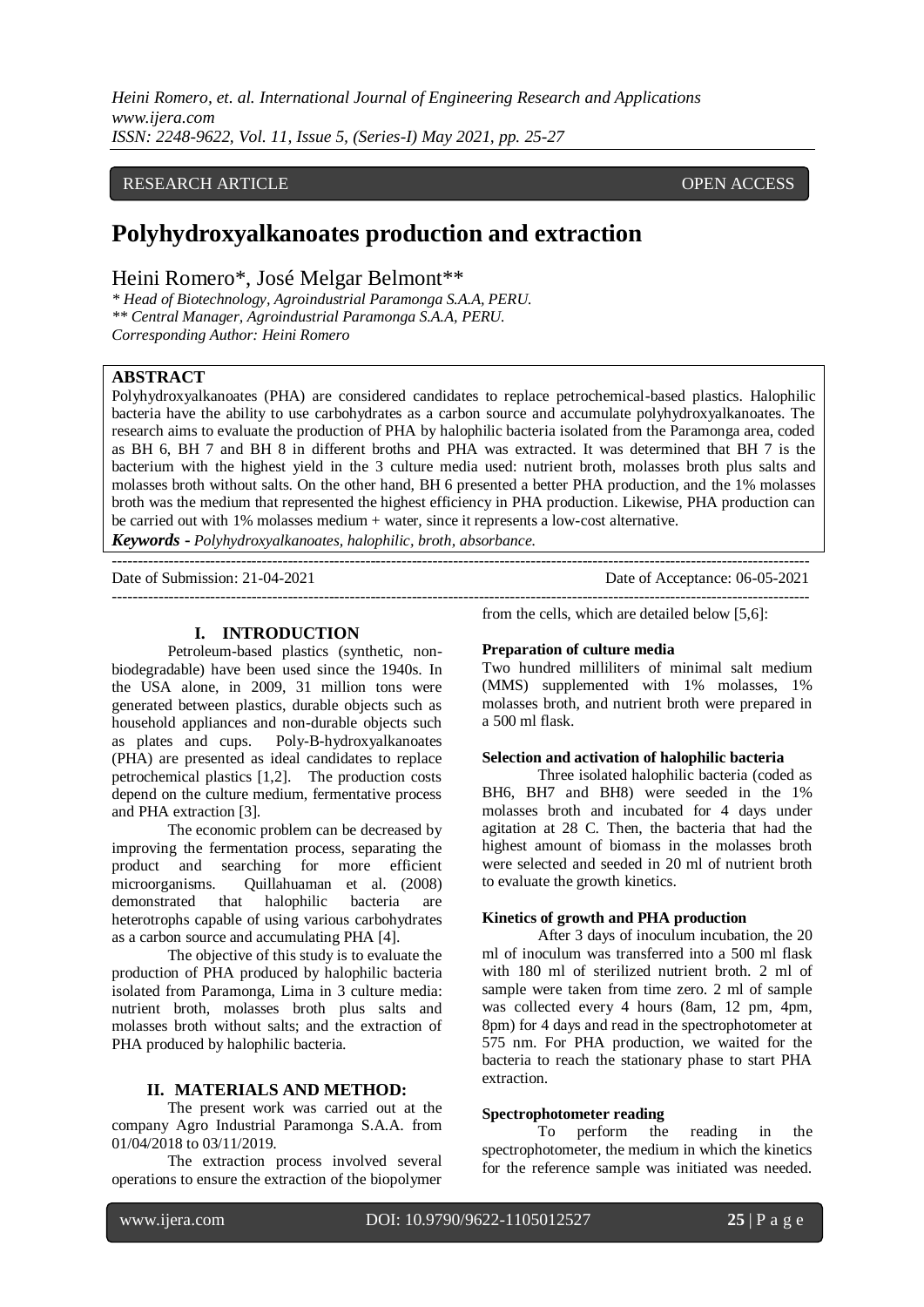Then, the sample was placed in the cell and the measurement was performed at 575 nm.

# **Sudan staining**

A hoe was taken from the growth kinetics flask and a smear was made on a slide. Then, Sudan dye was added, left for 5 minutes and the excess was removed for complete drying. Then, xylol was added over the smear and left for approximately 20 seconds, the excess was removed and allowed to dry. Finally, safranin was added as a contrast dye and allowed to dry, and then taken to the microscope to observe the granules present in the bacteria at 100x.

# **PHA extraction**

For PHA extraction, 10 ml of the culture medium was taken and placed in test tubes and centrifuged at 4700 RPM for 20 minutes. Then, the supernatant was discarded and 3 ml of concentrated sodium hypochlorite was added to the sediment and incubated at 37°C for 2 hours. After the incubation time, the pellet was centrifuged at 4700 RPM for 20 minutes and the pellet obtained was re-suspended in 99% chloroform. Finally, to dry the sediment, it was placed in a flask at 60°C for 15 hours and then weighed.

# **III. RESULTS**

Figure 1 shows the absorbance obtained from BH 6, BH 7 and BH 8 in relation to the time in hours in nutrient broth. It is observed that BH 7 presented higher absorbance with respect to BH 6 and BH 8.



*bacteria (BH 6, BH 7 and BH 8).*

Figure 2 shows the absorbance obtained from BH 6, BH 7 and BH 8 in relation to the time in hours in broth Half water  $+1\%$  molasses. It is observed that bacterium 7 (BH 7) presented higher absorbance, while bacterium 8 (BH 8) presented constant absorbance values through time, without experiencing significant increase or decrease.



*Figure N°2: Growth kinetics of halophilic bacteria (BH 6, BH 7 and BH 8) in water + 1% molasses medium.*

Figure 3 shows the absorbances obtained from BH 6, BH 7 and BH 8 in relation to the time in hours in medium salt broth  $+1\%$  molasses. It is observed that BH 7 presented higher absorbance than BH 6 and BH 8.



*Figure N°3: Growth kinetics of halophilic bacteria (BH 6, BH 7 and BH 8) in salt medium + 1% molasses.*

Table 1 relates the data of the different media used with the bacteria under experimentation.

| Half            | <b>Bacteria</b> | <b>Test</b><br>tube<br>weight | Final<br>tube<br>weight | Weight of<br>PHA in<br>grams/10ml | <u>grams</u><br><b>PHA/L</b> |
|-----------------|-----------------|-------------------------------|-------------------------|-----------------------------------|------------------------------|
| <b>Broth</b>    | 6               | 3.5046                        | 3.5378                  | 0.0332                            | 3.32                         |
| <b>Nutricio</b> | 7               | 3.5033                        | 3.5202                  | 0.0169                            | 1.69                         |
|                 | 8               | 3.4795                        | 3.4972                  | 0.0177                            | 1.77                         |
| <b>Medium</b>   | 6               | 3.4654                        | 3.4774                  | 0.012                             | 1.2                          |
| salt free       | 7               | 3.4767                        | 3.4885                  | 0.0118                            | 1.18                         |
|                 | 8               | 3.505                         | 3.5168                  | 0.0118                            | 1.18                         |
| Medium          | 6               | 3.8072                        | 3.8371                  | 0.0299                            | 2.99                         |
| with salts.     | 7               | 3.4217                        | 3.4408                  | 0.0191                            | 1.91                         |
|                 | 8               | 3.4843                        | 3.4981                  | 0.0138                            | 1.38                         |

Table 1. PHA extraction data.

The following graph (Figure 4) shows the amount of grams of PHA/Liter obtained in the different experimental media. It is evident that BH 6 obtained a higher concentration of grams of PHA/Liter with respect to BH 8 and BH 7.